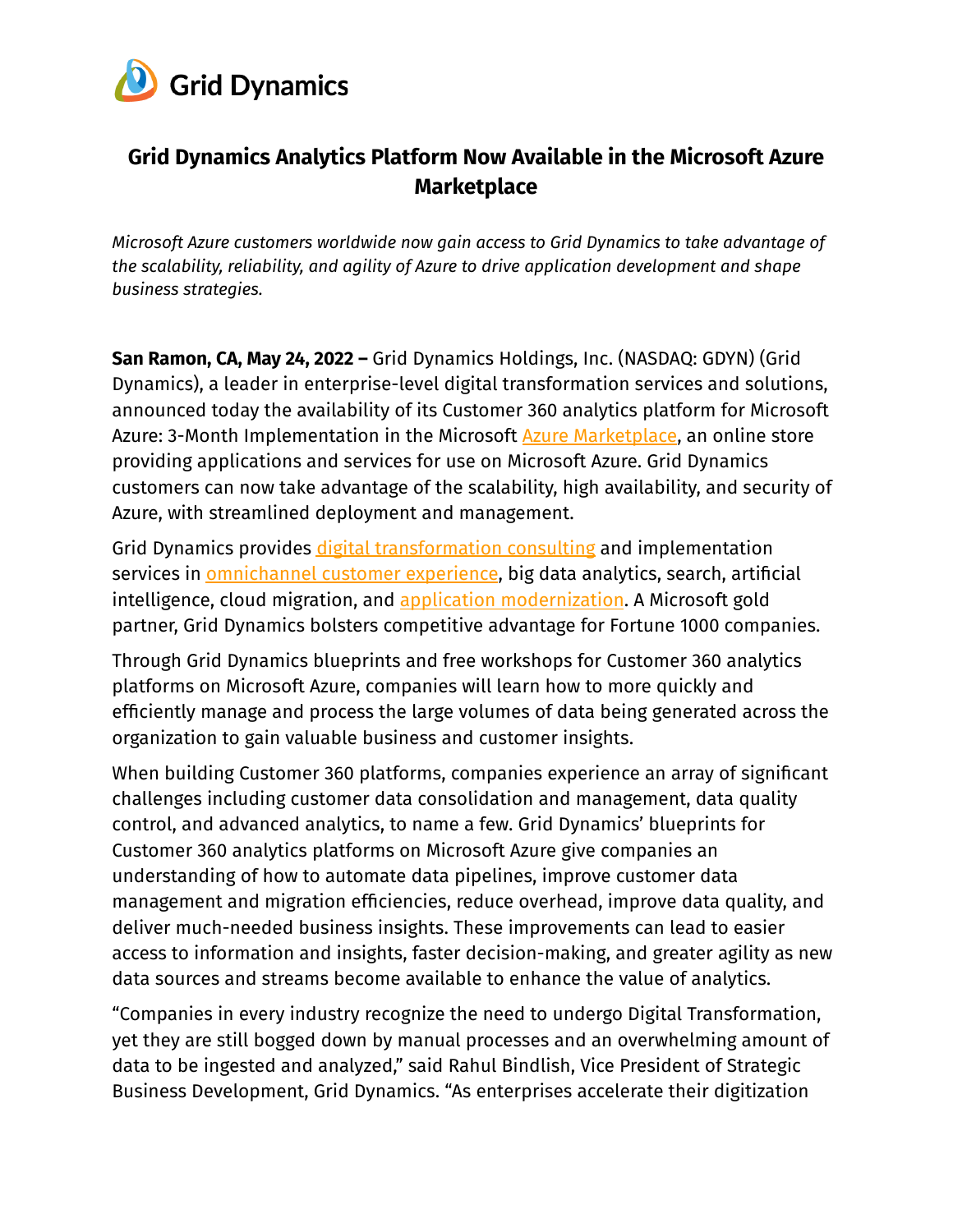and application modernization efforts, migrating data to a platform like Microsoft Azure has become critical. Grid Dynamics specializes in agile development, data migration, and infrastructure modernization. Our new blueprinting sessions combine our breadth of experience and deep technical expertise to deliver much-needed instruction about pipeline automation to gain business insights and drive faster time to value for our customers."

"Through Microsoft Azure Marketplace, customers around the world can easily find, buy, and deploy partner solutions they can trust, all certified and optimized to run on Azure," said Jake Zborowski, General Manager, Microsoft Azure Platform at Microsoft Corp. "We're happy to welcome Grid Dynamics' solution to the growing Azure Marketplace ecosystem."

## **Minimizing the Overhead of Manual Pipeline Management through Automation**

Grid Dynamics' blueprints for Customer 360 analytics platforms on Microsoft Azure help companies define their customer data strategy and realize key capabilities such as customer data management and customer analytics.

The blueprints also provide detailed guidance and best practices on building the data processing capabilities in Azure. Attendees of the free blueprinting sessions will learn how to design pipeline orchestration, data quality control, and data governance services for large organizations. As part of the blueprinting sessions, Grid Dynamics experts will teach attendees how to establish corporate Continuous Integration/Continuous Delivery (CI/CD) processes for data pipelines including Infrastructure as Code (IaC), automated versioning, and artifact signing. The blueprinting sessions are beneficial to companies that need to establish or modernize Customer 360 capabilities, create or improve customer analytics platforms, or standardize customer data management across the organization.

In addition to the blueprints for Customer 360 analytics platforms on Microsoft Azure, Grid Dynamics is offering customers opportunities for custom workflow plans, best practices, and how-to guides based on the company's specific needs.

The Azure Marketplace is an online market for buying and selling cloud solutions certified to run on Azure. The Azure Marketplace helps connect companies seeking innovative, cloud-based solutions with partners who have developed solutions that are ready to use.

To learn more about Grid Dynamics' blueprints for Customer 360 analytics platforms on Microsoft Azure, visit the [page](https://azuremarketplace.microsoft.com/en-us/marketplace/consulting-services/griddynamics1591098950826.automated_data_pipeline_framework?ocid=GTMRewards_PR_automated_data_pipeline_framework_c7ba) for Customer 360 analytics platform for Microsoft Azure: 3-Month Implementation in the Azure Marketplace.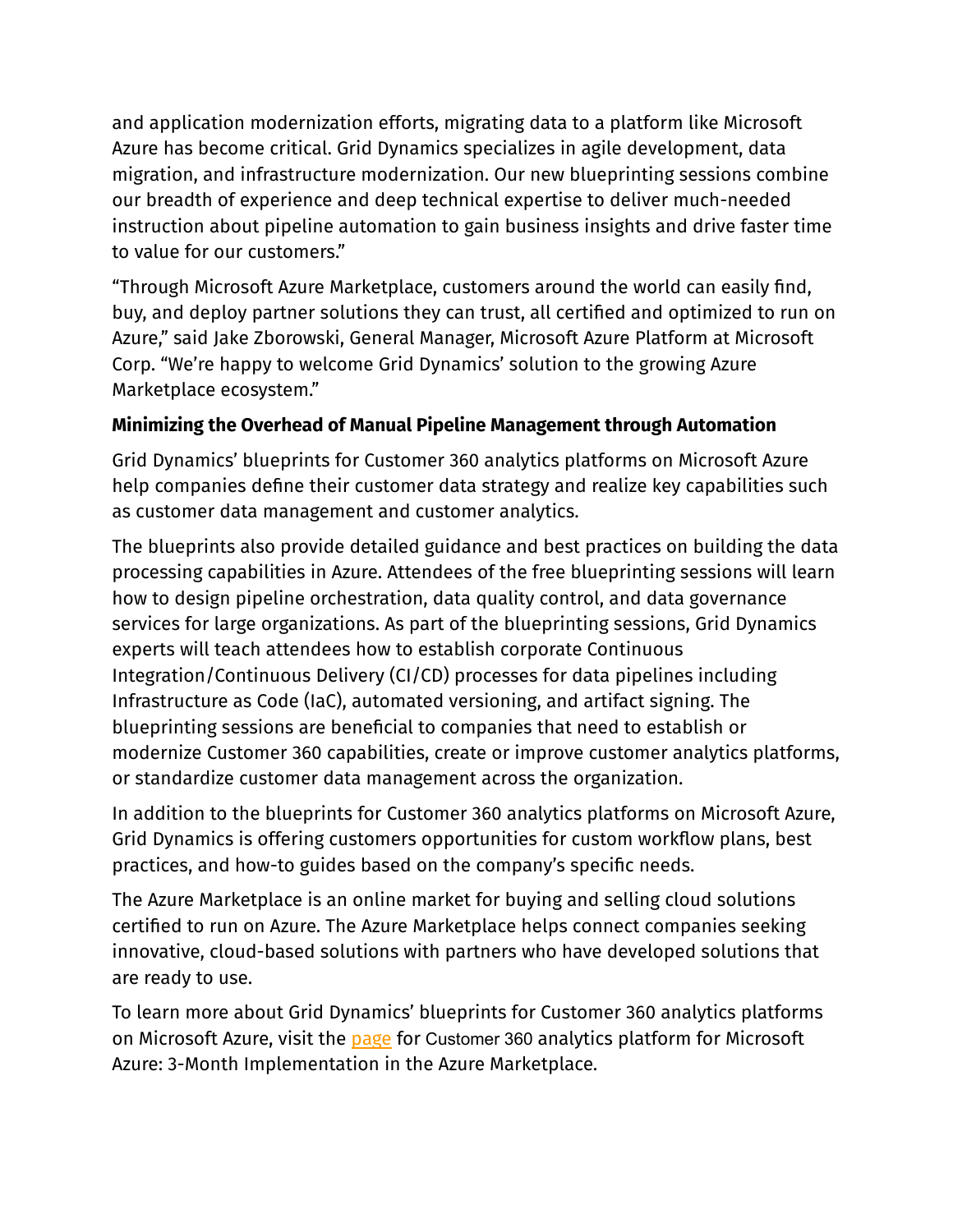### **About Grid Dynamics**

Grid Dynamics (Nasdaq: GDYN) is a digital-native technology services provider that accelerates growth and bolsters competitive advantage for Fortune 1000 companies. Grid Dynamics provides digital [transformation](https://www.griddynamics.com/services/technology-strategy-consulting) consulting and implementation services in [omnichannel](https://www.griddynamics.com/solutions/customer-loyalty-platform) customer experience, big data [analytics](https://www.griddynamics.com/solutions/big-data), [search,](https://www.griddynamics.com/solutions/search) [artificial](https://www.griddynamics.com/solutions/data-science-ai) [intelligence](https://www.griddynamics.com/solutions/data-science-ai), cloud [migration](https://www.griddynamics.com/solutions/cloud-migration), and application [modernization](https://www.griddynamics.com/solutions/application-modernization). Grid Dynamics achieves high speed-to-market, quality, and efficiency by using technology accelerators, an agile delivery culture, and its pool of global engineering talent. Founded in 2006, Grid Dynamics is headquartered in Silicon Valley with offices across the US, Mexico, UK, Netherlands, Mexico, Switzerland, India, and Central and Eastern Europe.

To learn more about Grid Dynamics, please visit [www.griddynamics.com](http://www.griddynamics.com). Follow us on [Facebook](https://www.facebook.com/griddynamics), [Twitter,](https://twitter.com/griddynamics) and [LinkedIn](https://www.linkedin.com/company/grid-dynamics/).

#### **Forward Looking Statements**

This communication contains "forward-looking statements" within the meaning of Section 27A of the Securities Act of 1933 and Section 21E of the Securities Exchange Act of 1934 that are not historical facts, and involve risks and uncertainties that could cause actual results of Grid Dynamics to differ materially from those expected and projected. These forward-looking statements can be identified by the use of forward-looking terminology, including the words "believes," "estimates," "anticipates," "expects," "intends," "plans," "may," "will," "potential," "projects," "predicts," "continue," or "should," or, in each case, their negative or other variations or comparable terminology. These forward-looking statements include, without limitation, quotations and statements regarding the capabilities of our products and services.

These forward-looking statements involve significant risks and uncertainties that could cause the actual results to differ materially from the expected results. Most of these factors are outside Grid Dynamics's control and are difficult to predict. Factors that may cause such differences include, but are not limited to, any factors limiting the capabilities of our products and services.

Grid Dynamics cautions that the foregoing list of factors is not exclusive. Grid Dynamics cautions readers not to place undue reliance upon any forward-looking